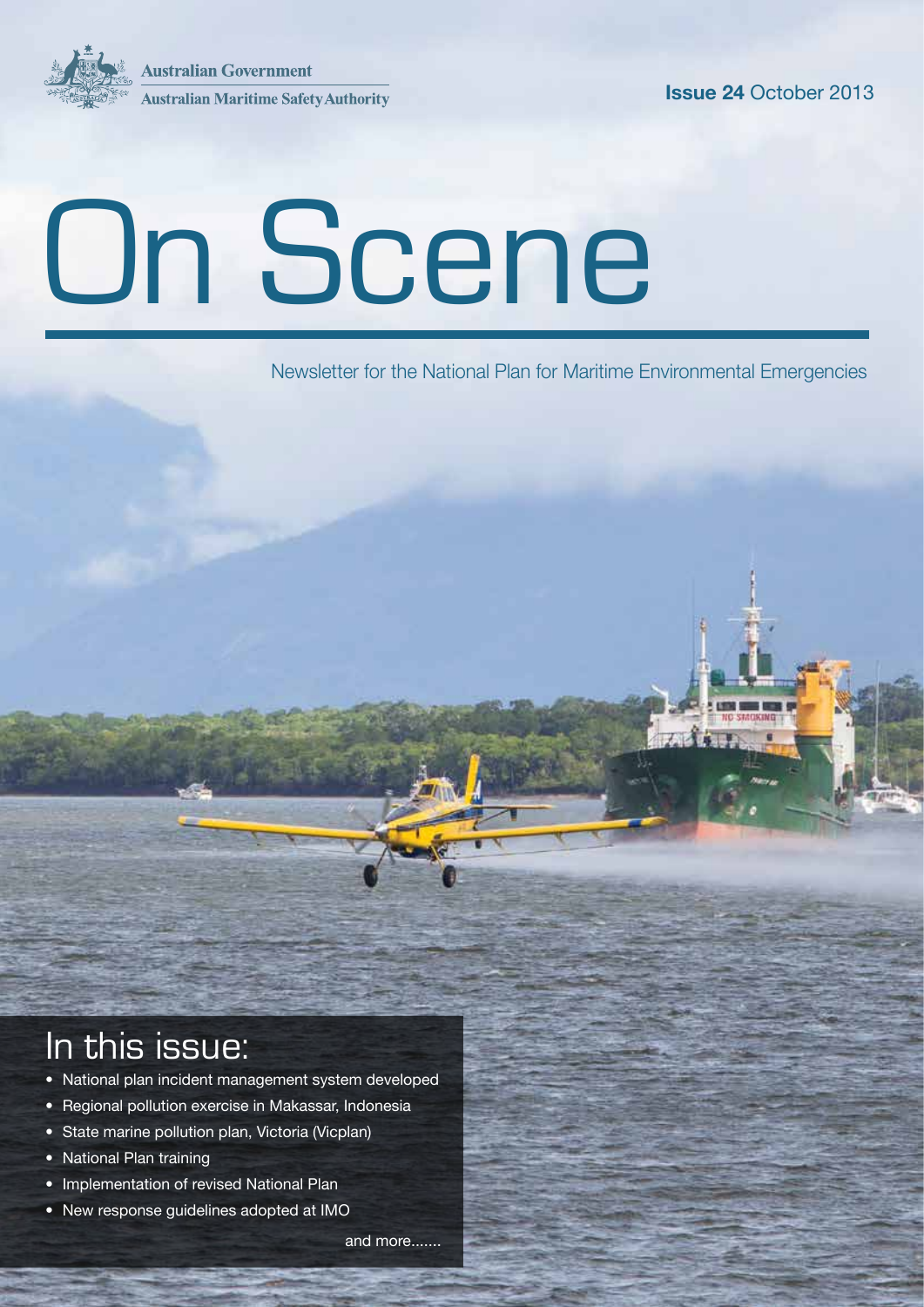

# Editor's **Note**

Since the last issue, a major focus for AMSA has been the development of new contracts for National Plan equipment storage and maintenance and Level II Emergency Towage Capability. By 30 June, new contracts (worth some \$12 million) were in place for the storage (9 years) and maintenance (6 years) of the National Plan equipment stockpiles. New Level II Emergency Towage Capability contracts to the value of \$22 million over 5 years, with 2 new regions in south Western Australia and north Central Queensland, commenced on 1 August. Our focus now turns to the Level I Emergency Towage Capability. In April a request for tender was released for the continued provision of a Level 1 Emergency Towage Capability in the northern Great Barrier Reef and the Torres Strait.

We are also pleased to report that a number of important improvements have recently been made to the financial arrangements that support the National Plan. As we all know, claims for payment following a pollution incident can take a considerable time to finalise,

and pollution responders such as state/Northern Territory and local governments need timely reimbursement of their pollution response costs. In recognition of this, AMSA will maintain a \$10 million pollution response reserve to meet the immediate costs of maritime pollution incidents and to cover the shortfall where claims exceed the limitation of liability of ship owners. The interest earned from the \$10 million reserve will go towards the cost of maintaining a line of credit for \$40 million to meet initial pollution response costs.

We also bid a temporary farewell to our Equipment Officer, Scott Willson, who has commenced work in Apia, Samoa for a twoyear secondment with the South Pacific Regional Environmental Programme (SPREP) in the Waste Management and Pollution Control Division. The secondment is funded under the AusAID Asia/ Pacific Public Sector Linkages Program and aims to increase regional capacity to manage and prevent the environmental consequences of marine pollution, oil spills, and the trans-boundary movement of hazardous wastes.

A planning committee has been set up in preparation of the next planned National Plan Exercise, to be held in Darwin from 2-6 June 2014. The first Committee meeting is scheduled for the third week in November. Further details will be published in the March edition of On Scene.

Finally, thank you to everyone that contributed to our successful Asia-Pacific oil spill preparedness and response conference, Spillcon 2013, held during April in Cairns.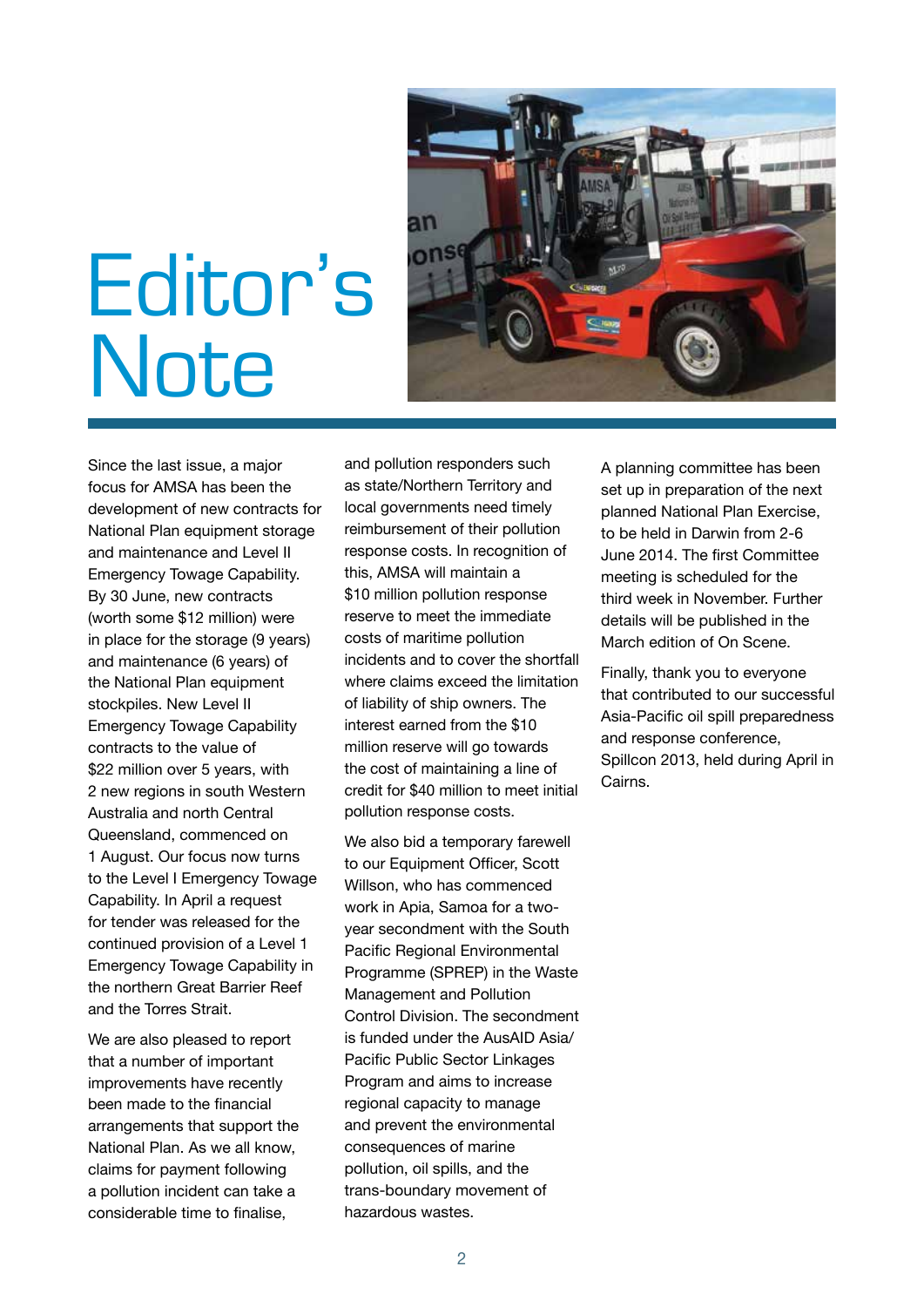| Australian Moritime Safety Authority                                             |                                                               |                                   |                                                                                                        |    | The December August Concerns of Community (Service Co.) |                        |                   |                                                                        |    |
|----------------------------------------------------------------------------------|---------------------------------------------------------------|-----------------------------------|--------------------------------------------------------------------------------------------------------|----|---------------------------------------------------------|------------------------|-------------------|------------------------------------------------------------------------|----|
| <b>COL</b>                                                                       |                                                               |                                   | Carbon, Carbon Lide   Bane-Ri, Colletti, Philette - Maging / Datestin   Collective   Little   Lettings |    |                                                         |                        |                   |                                                                        |    |
|                                                                                  |                                                               |                                   |                                                                                                        |    |                                                         |                        |                   | TACK TANETY TUST BERT TO MAIN MAILED CONSISTENT THREE OR THE WAR       |    |
| Nontrol Controls   Historico                                                     |                                                               |                                   |                                                                                                        |    |                                                         |                        |                   | curry refers to 10 literature and with the P. Least Winger             |    |
| A All Active incidents.                                                          |                                                               |                                   |                                                                                                        | 操作 | High Severity County Map                                |                        | 南国                | <b>County STADS</b>                                                    | 图图 |
|                                                                                  | <b>TIHE</b>                                                   | <b>Street Ford</b>                | <b>Distance - Timber</b>                                                                               |    |                                                         | THE DAMM  DAMINE LINKS |                   | <b>CONVISION ROOM</b><br>2014 6-2110 E. B.V 19 094                     |    |
| O Town In AN Dail De<br><b>SHARAGE</b>                                           | <b>Scolard</b><br>000-000                                     | 218 KV                            | ISOUS \$12.47 ESSAIE III.<br><b>DE 32 148</b>                                                          |    | <b><i>SEEGNALE</i></b><br><b>START MAKER</b>            |                        |                   | 272 中国公共基地基地产资本市场运输管理公司和经济中心产业和国立市场。                                   |    |
| <b>With any Privates Plants</b><br>Oraci                                         | <b>Mass Felales</b>                                           | <b>Liker</b>                      | 12010112133812                                                                                         |    | diam'r.                                                 | Puenza Risin           | 400               | DERIG FIELD BOOK, PAR-<br>the control of the control of the control of |    |
| 49 MEESHAP SMARCH LEWISTED Syncoproced                                           |                                                               |                                   | 21.000 US\$ 5.53 25                                                                                    |    |                                                         |                        |                   | Ty assure it.<br>UNKNOWN BLUE WA                                       |    |
| 4 Money Sal 1012 2004 AVE Starte Painting, 11 August 4 T17002213 6429 (22300213) | <b><i>DISTURBANCE</i></b>                                     | <b><i><u>STALLER HALL</u></i></b> |                                                                                                        |    |                                                         |                        |                   | Cy Assembly<br>OVES SHE SCHOOL                                         |    |
| all baches                                                                       |                                                               |                                   | <b>TIME</b><br>39-91-298                                                                               |    |                                                         |                        |                   | TO ANNATE IT                                                           |    |
| 4 Each topcia 11 87 (5)                                                          |                                                               |                                   | Sales Program 1.5 (Labour, 2107) 312-312-33<br><b>CENTER</b><br>page 1<br><b>START AND</b>             |    |                                                         | O                      |                   | (P&L) (8) 11-30 cm                                                     |    |
| A BOST OF BRIDGER<br><b>THE CHAIR</b>                                            |                                                               |                                   | Variation (decem 1971) 1977<br><b>COL</b>                                                              |    |                                                         | <b>RAW</b>             | <b>Simon</b><br>۰ | 2010年5月10日 10月10日 4月10日 第12日 10月10日 10日 10日<br>2010/07/18 01:15:00     |    |
| <b>Communities</b>                                                               |                                                               |                                   | STANDARD COMPANY TO MANAGEMENT AND A RESIDENCE.<br><b>CONTINUE</b>                                     |    |                                                         | $1 - 4x$               | $\mathcal{A}$     | 7.7 Annual II Boscalina - Lacir CAVISANA<br>2010/27/23 11:10 and       |    |
| 4 20 ALP: Part Felix Separ - Heley Pelanes -                                     |                                                               |                                   | THROUGH INDISEDED AT A POINT<br>2.3 MILTON                                                             |    | <b>STATE</b>                                            | <b>Australia</b>       |                   | Part from a Gluesian High<br>Lake Middle TV at 1962                    |    |
| <b>BE FRONTED FOR CONSUMING</b>                                                  | trees mu grass.                                               |                                   | 3.60775 歳に「日本」まる<br>PM-                                                                                |    |                                                         | dift:                  |                   |                                                                        |    |
| <b>RELATIONS CONTROLLERS</b><br><b>BICGITAT</b>                                  | <b>Kalalana A</b><br><b>ESIVAISM</b>                          | <b>CALLAST</b>                    | 101010-0710039-071-000020-071<br>11:77 AW<br>PM                                                        |    |                                                         |                        |                   |                                                                        |    |
| the distribution of the product of                                               | <b>Individual di</b><br><b><i>Richmond Co.</i></b>            |                                   | <b><i>PACIFIED BILTY</i></b>                                                                           |    |                                                         |                        |                   |                                                                        |    |
| <b>C. Milled Hawaii Milled C.</b>                                                | <b>Money Political</b>                                        | <b>TRANSFER</b>                   | <b><i>INSTRUCTS SEAN TRANSITIONS</i></b><br>1135-76<br><b>STATIST</b>                                  |    |                                                         | -45                    |                   |                                                                        |    |
| Comprison Tublishers Naty Parker, 218 at<br><b>HORRISON</b>                      |                                                               |                                   | 111091291510.25<br><b>FIRST S</b><br><b><i>STATHER</i></b>                                             |    |                                                         |                        |                   |                                                                        |    |
| We Middlebald Livrack International<br><b>CAT Great</b>                          | <b><i><u><i><u>Alizabeth</u></i></u></i></b><br><b>FRIDAY</b> | <b>CARD FOR THE 2</b>             | <b><i><u><i><u><b>DE ROSSER DE STRAITE</b></u></i></u></i></b>                                         |    |                                                         |                        |                   |                                                                        |    |
| ALL REPORT UNITS AND THE CONTROL                                                 | <b>Target and</b>                                             |                                   | <b>RAMISEILER</b>                                                                                      |    |                                                         |                        |                   |                                                                        |    |

### National plan incident management system developed

**Mark Association Processing** 

AMSA is in the process of implementing the National Environmental Maritime Operations (NEMO) system, which aims to assist in the management of pollution and maritime casualties. NEMO is a web-based customisable incident management system based on Noggin OCA (Organise, Communicate, Act). It captures information from multiple sources in a variety of formats to provide a real-time common operating picture during an emergency event. NEMO delivers information management and decision support tools which will assist AMSA and the states/Northern Territory during National Plan activations.

Through a system of predetermined dashboards, the system can be tailored to present specific incident information to different user groups. In this way, the system focuses on delivering the right information and functionality that is appropriate to that group. Specific dashboards have already been created for Pollution and Maritime Casualty Duty Officers. There will also be an equipment portal where stakeholders can see the amount and operational status of National Plan equipment and dispersant stockpiles. Another dashboard is planned for AMSA Media and will present all the required situational information that would be expected from the media team during an incident. It is anticipated that the finalised system will be rolled out by the end of November 2013. Informal training on NEMO has already been delivered to the AMSA Pollution and Maritime Casualty Duty Officers, with information sessions also held for AMSA Media and the Executive group.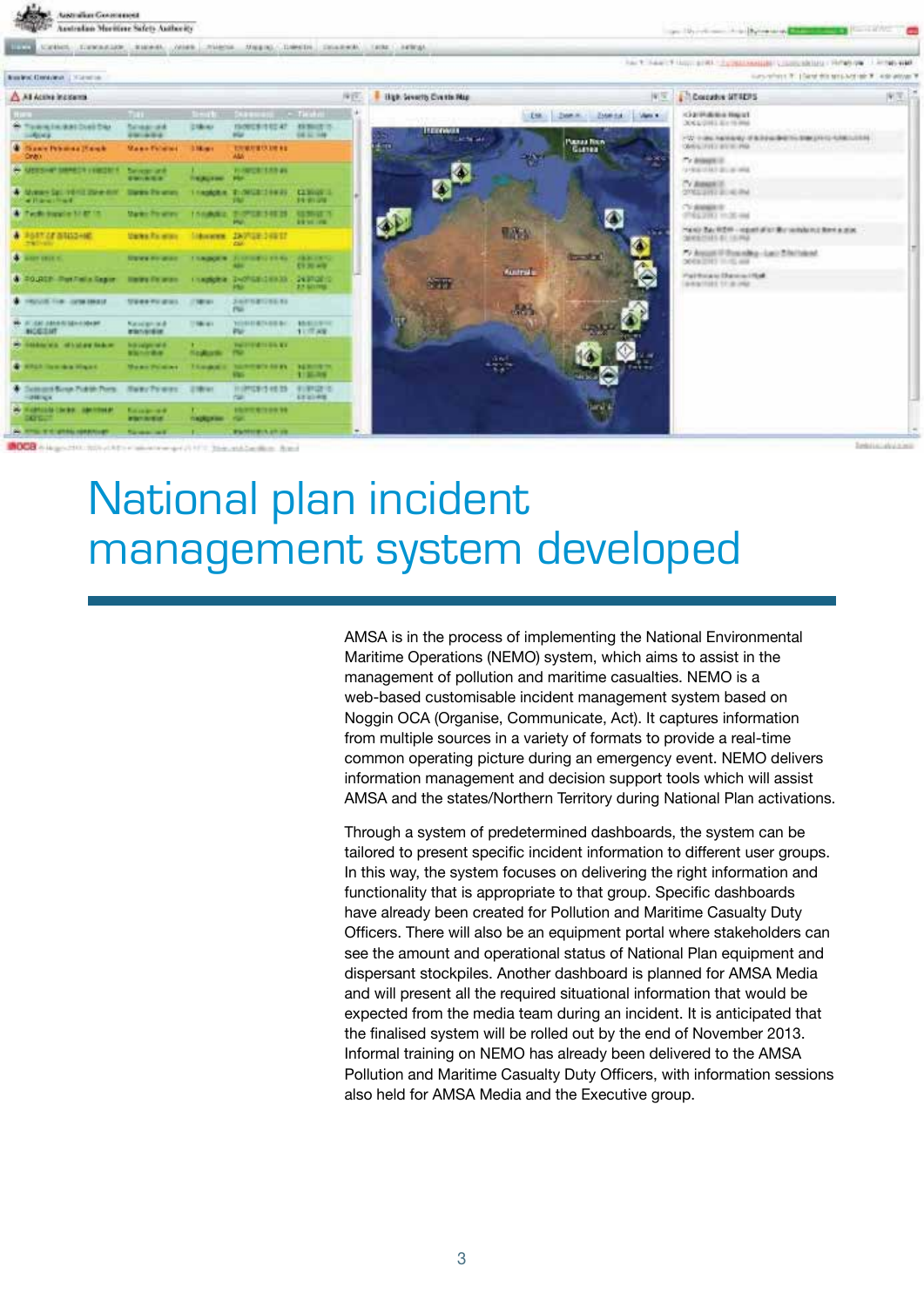

*Closing ceremony (L-R): Rodolfo Isorena, Rear Admiral, Commandant Philippine Coast Guard; Tri Yuswoya, Director of Sea and Coast Guard, Republic of Indonesia; and Yoshikatsu Yamato, Director for International Marine Pollution Prevention, Marine Environment Protection & Disaster Prevention Division, Japan*

**Regional** pollution exercise in Makassar, Indonesia

In June 2013, AMSA's Robb McArthur attended (as an observer) a Regional Marine Pollution Exercise in Makassar, Indonesia. The event was hosted by the Indonesian Ministry of Transport and attended by the Republic of Philippines, Japan and Malaysia. The Philippines Coast Guard deployed a vessel and 100 staff to Indonesia to ensure full involvement in the exercise. The scenario involved

a 200,000 tonne bulk oil carrier colliding with a passenger ship resulting in a simulated search and rescue, fire and oil spill response.

The response was pre-planned and involved 20 vessels and upwards of 500 personnel. The objectives of improving and enhancing regional cooperation between Indonesia and the Philippines were achieved during the exercise.



*An inflatable boat heading towards a stricken vessel search and rescue exercise*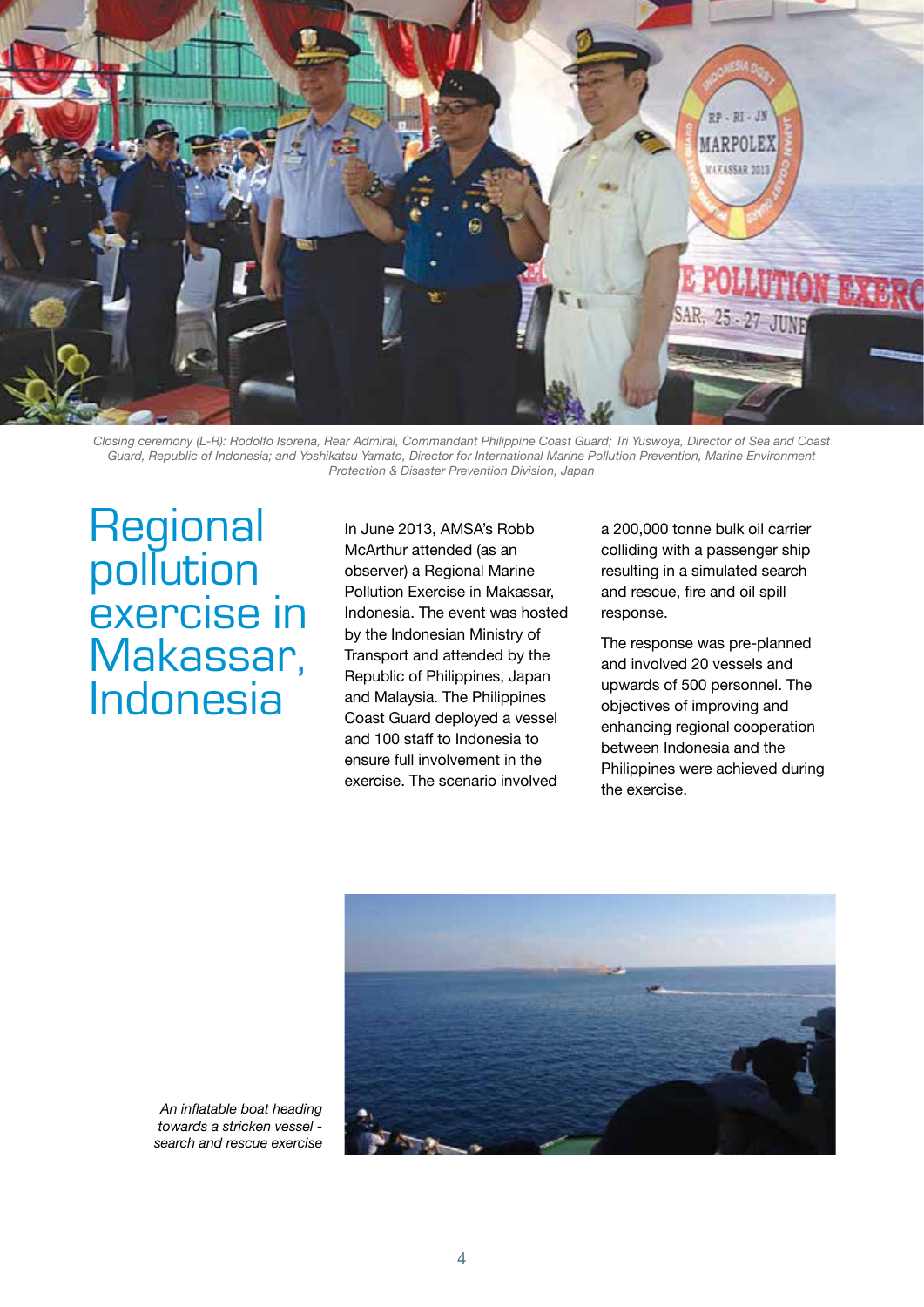# Spillcon 2013

The Asia-Pacific oil spill preparedness and response conference, Spillcon 2013, was held in Cairns from 8 to 12 April 2013. Spillcon 2013 brought together local, regional and global environmental and shipping representatives from across industry, government and non-government organisations to provide a forum for discussion on topics such as: oil spill cause and prevention, preparedness, response management, and environmental issues.

A record number of people attended Spillcon 2013, with 525 national and international delegates from over 25 countries attending the sessions, exhibition and functions over the week-long event. Although the exhibition size was increased since the previous Spillcon in 2010, exhibition stands sold out in record time, with exhibitors pleased by the number and variety of attendees.

The conference program was made up of twelve sessions based on oil spill prevention, preparedness, response and recovery. Popular presentations during the conference included Maritime New Zealand's case study of the MV *Rena*, the salvage of the *Costa Concordia* off the coast of Italy, and the speakers from the International Oil Pollution Compensation Funds and the International Tanker Owners Pollution Federation Limited. The keynote speaker, Indigenous activist and lawyer, and Director of the Cape York Institute for Policy and Leadership, Noel Pearson, was well received by delegates

The Secretary-General of the International Maritime Organization, Koji Sekimizu, addressed delegates on Thursday 11 April. While in Cairns, the Secretary-General also participated in a helicopter tour of the Great Barrier Reef.

5

A highlight of the week was the on-water display of Australia's capability to respond to an oil spill, including the simulated application of dispersant from two aircraft and AMSA's emergency towage vessel *Pacific Responder.* While the display was hampered by the weather, delegates enjoyed viewing a response in practice.

Spillcon 2013 is held every three years, and operates in cooperation with the International Oil Spill Conference (IOSC) in the United States, and Interspill in Europe. It is organised by AMSA and the Australian Institute of **Petroleum**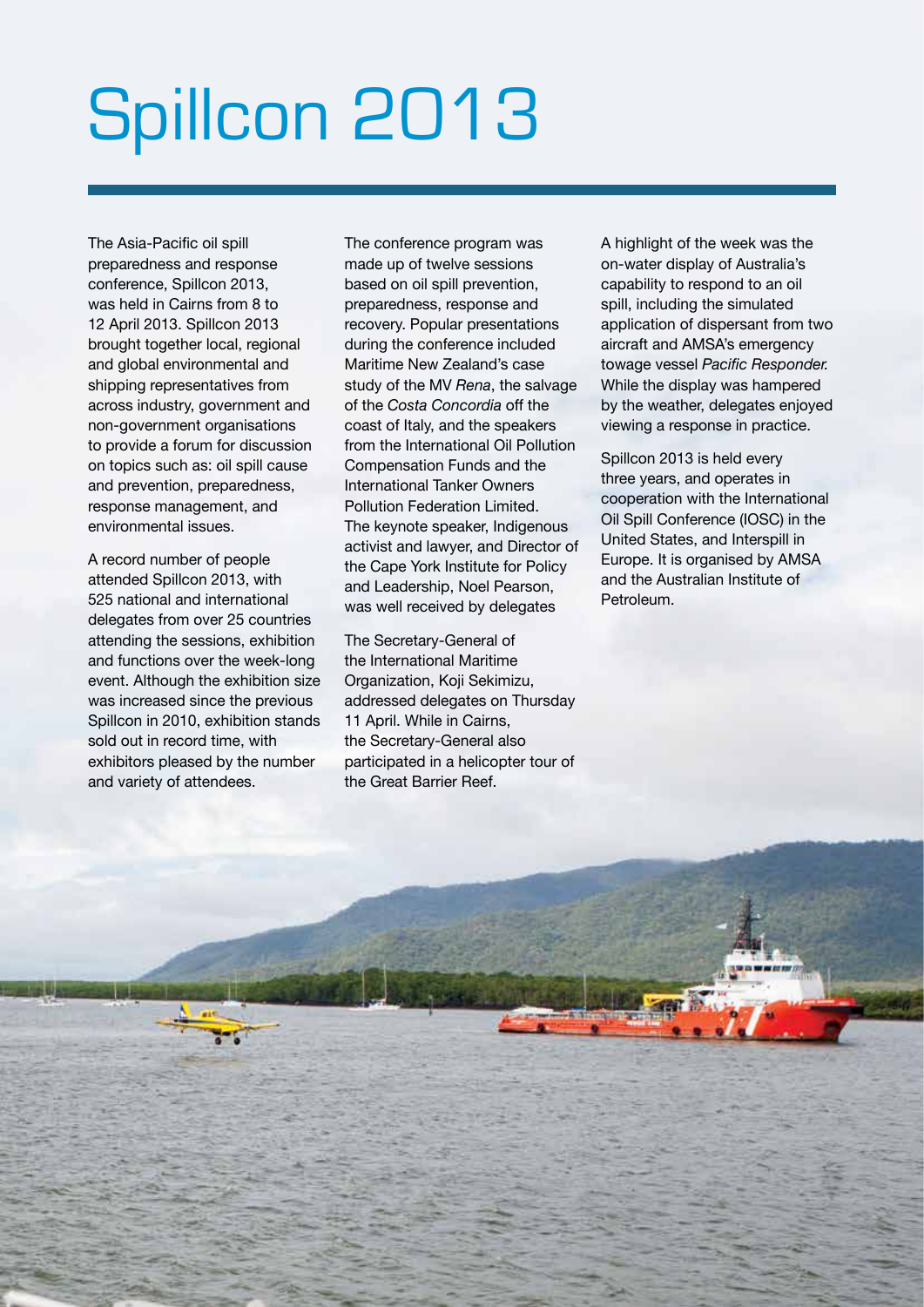### State marine pollution plan, Victoria (VICPLAN)

### **Status of VICPLAN**

The Victorian Department of Transport, Planning and Local Infrastructure (DTPLI) has commenced its review of the state's plan for marine pollution response to ensure that it reflects best-practice response arrangements. The scope of the review will encompass the content and attachments in the current VICPLAN and regional contingency plans, including response templates and notification procedures.

The review will be informed by subject matter experts from across government agencies and the industry, including AMSA.

To ensure alignment with the National Plan for Maritime Environmental Emergencies, and the White Paper Emergency Management reforms and machinery-of-government changes in Victoria, the anticipated completion date for the review is early 2014.

### **Regional exercises, Victoria**

Three exercises were held in late April-May at Port of Portland, Gippsland Ports and Port of Hastings. Staff took part in a discussion exercise of a Tier 1 oil spill scenario; viewed deployment of marine pollution equipment; and undertook a practical shoreline assessment.

A Port Phillip Region exercise was held in mid-July, with the focus on operational response (equipment and shoreline) and wildlife clean-up.

A wide range of stakeholders attended, with 17 agencies at Western Port alone. All agreed that multi-agency cooperation was a highlight of the training. Incident Management Teamlevel staff also agreed that they gained valuable insight into the practicalities of a response, while operational staff gained a strategic perspective.

### **Training and exercises 2013**

Victoria will run additional training and exercises in 2013 and 2014, including:

Oil Spill Response Atlas Training (24 Sept);

Shoreline Operator (14-16 Oct); Shoreline Refresh (17-18 Oct);

Equipment Operator (29-30 Oct); and

Equipment Refresh (31 Oct).

DTPLI will be coordinating a strategic exercise in October 2013 to test the state's capability to respond to a marine casualty/ marine pollution emergency. DTPLI are also liaising with Transport for NSW for a possible cross-border marine pollution exercise in the Gippsland region in 2014.

### **Managing the complexities of maritime emergencies**

DTPLI staff were privileged to hear Captain Ian Niblock, General Manager Operations, Darwin Port Corporation, compare the MV *Rena* response in New Zealand with the *Eline Enterprise*  response in Darwin, ahead of his presentation to a packed forum at the annual two-day Emergency Management Conference in July.

Captain Niblock drew on his 39-years of maritime experience to highlight the complexities of incident control, particularly in a protracted response.

### **Staffing changes, Marine Pollution Team Victoria**

#### **Welcome:**

Dr Michael Holloway, Senior Project Officer – Environmental Science Coordinator

Luke Dickens, Project Officer – Marine Pollution.

#### **Farewell:**

Sean Moran who has taken up a position with NOPSEMA.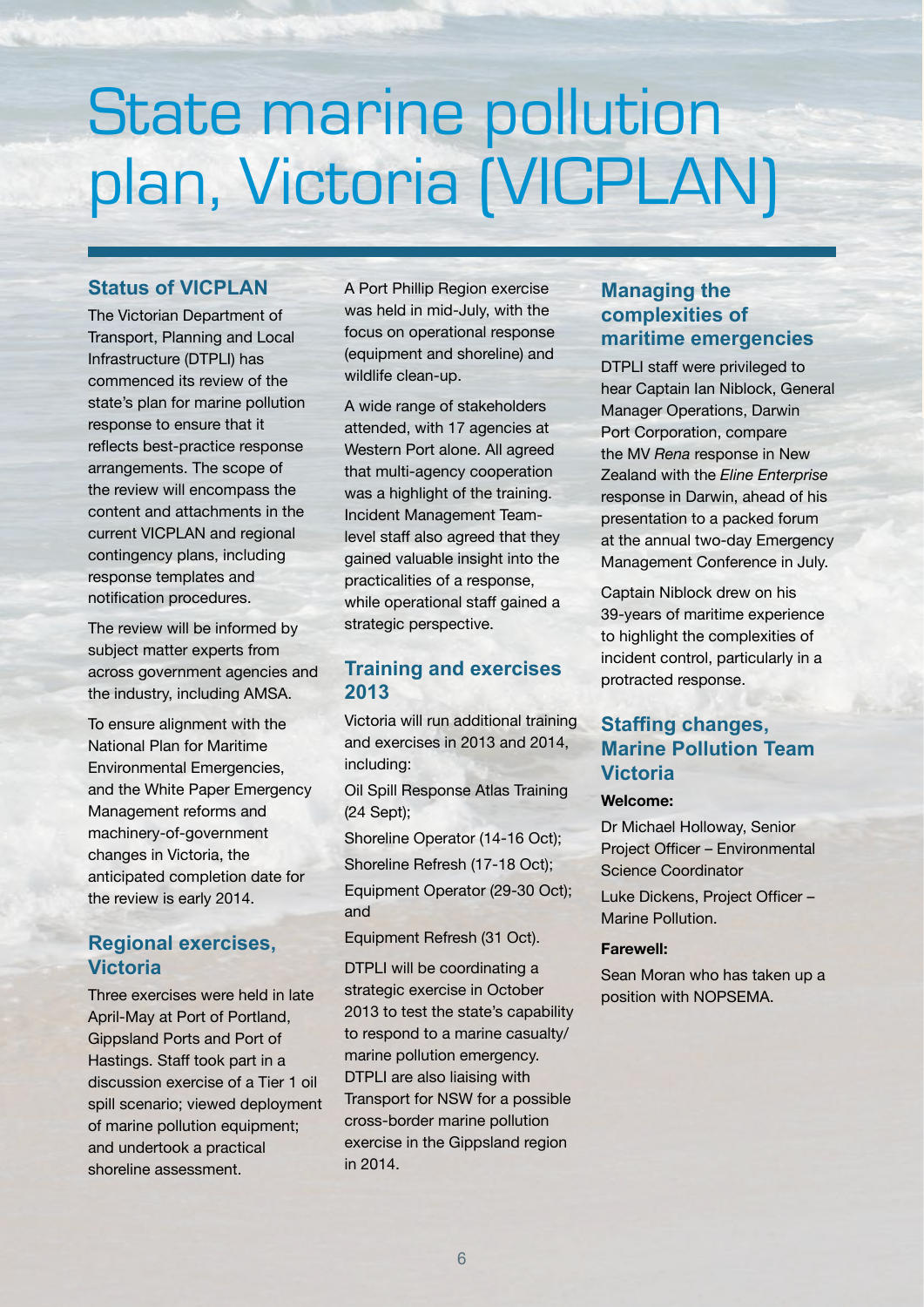### **Promoting public awareness**

In conjunction with the Australian Marine Environment Protection Association (AUSMEPA) and the Hellenic Marine Environment Protection Association (HELMEPA) AMSA recently updated the *Welcome to Australia - protecting our marine environment* DVD. The purpose of the DVD is to assist foreign vessels fulfill their responsibilities to the marine environment under international conventions whilst in Australian waters and also to ensure foreign crews are aware of the National Plan. The DVD can be viewed in six different languages. Copies of the DVD are available by request from both AMSA and AUSMEPA. The video is also available for download from the AMSA website.

As well as the update to the *Welcome to Australia - protecting our marine environment* DVD, AMSA, AUSMEPA and HELMEPA have co-produced an educational USB for seafarers. The USB contains a number of educational aids including PowerPoint presentations, a guide to international seafarers in Australian waters, as well as the *Welcome to Australia - protecting our marine environment* video.

# National Plan **training**

#### **National Plan courses**

The national oil spill training framework based on competency-based training continues to be enhanced and improved. Through a tender process, AMSA is progressing approved training providers to deliver nationally consistent and accredited training in the operations of basic and advanced oil spill response equipment and oiled shoreline response. The contracts for training providers are being processed and it is anticipated that the programs will commence later in the year.

AMSA now provides a full suite of specialist incident management courses within our training scope

(Incident Management, Control, Planning, Operations and Logistics). A number of specialist management competency-based programs have been conducted, with significant course review processes undertaken. Further reviews, and course validation, will be completed by the end of the 2013-14 financial year.

The National Plan training team's focus is on continuous improvement of all our training programs through reviews, moderations and participant feedback processes. This supports the continuous improvement regime, which is part of the vocational education and training compliance requirements.

### **Management and training workshops**

The third National Plan Training Coordinators workshop scheduled at the Australian Emergency Management Institute on 15-18 April 2013, was cancelled due to a lack of available participants. Future development activities are planned to focus on developing training pathways for marine oil spill responders and developing a skills passport system.

The National Plan training team is partnering with our marine oil spill response section to develop and conduct an Incident Controllers workshop this year (September). The focus will be on high level incident management and joinedup multi government and agency operations.

### **Changes to National Plan training team**

The team recently saw the departure of Clare Stewart who has moved to Melbourne, and the return of Susan McLeod from maternity leave. Susan is well versed in the activities of the training team, as she sat in the same position prior to her leave.

WELCOME **AUSTRALIA** Protecting our marine environment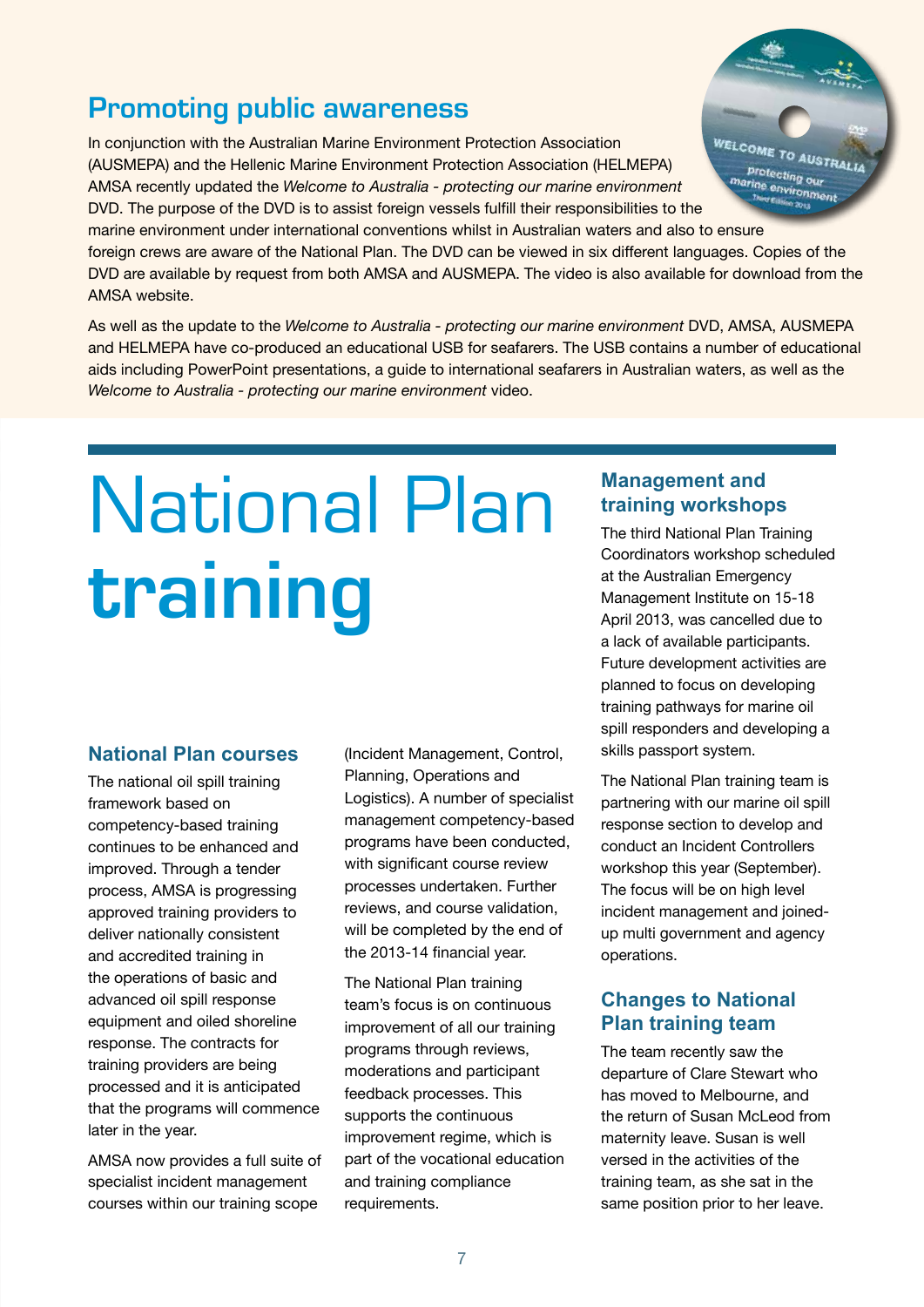### Implementation of revised **National Plan**

Work has continued during the second half of 2013 to implement the outcomes of the National Plan/NMERA Review and put in place the updated National Plan for Maritime Environmental Emergencies.

The National Plan Strategic Coordination Committee and National Plan Strategic Industry Advisory Forum held a joint meeting during Spillcon 2013 to progress the draft National Plan. Members' strategic input was incorporated into the draft prior to the draft being re-released for consultation.

The Prevention, Preparedness and Response and Recovery Technical Groups met in Melbourne on 16 and 17 July 2013. A joint meeting of the technical groups was also held to discuss the draft National Plan. During this meeting detailed comments were recorded for inclusion in the next version of the National Plan.

The Australian Government National Plan Committee met in Canberra on 30 July. The National Plan Strategic Coordination Committee and National Plan Strategic Industry Advisory Forum met again on 11 September to reconsider the refined draft National Plan as well as other related issues. A timetable was agreed that should see the new National Plan submitted to the March meeting of the Transport and Infrastructure Senior Officials Committee for endorsement in March 2014.

### **New response guidelines** adopted at IMO

At the 65th session of the International Maritime Organization (IMO) Marine Environment Protection Committee (MEPC 65) held in May 2013, two oil spill response guidance documents were agreed upon and are currently being published.

The first of these documents is the *IMO Guidelines for the Use of Dispersants for Combating Oil Pollution at Sea*.

Part I of the Dispersant Guidelines - *Basic Information on Dispersants and their Application*, has been updated to reflect the use of dispersants in specific environments, factors affecting dispersant effectiveness, testing assessment, and selection of dispersants. A new section on health and safety has also been added.

The main change in Part II of the Dispersant Guidelines - *Template for National Policy for the Use of Dispersants*, is with respect to the Net Environmental Benefit Analysis (NEBA). The definition of the NEBA has been expanded, taking into account new environmental concerns and related issues.

The second document agreed upon at MEPC 65 was the *IMO Operational Guidelines on Sunken and Submerged Oil Assessment and Removal Techniques*. These guidelines were developed to provide practical guidance for assessing and responding to incidents involving sunken oil and to include references to other sources of information and a series of case studies. The agreed guidelines address the characteristics and behaviour of sunken and submerged oil; detection and mapping, containment and recovery of sunken and submerged oils; a summary of incidents involving sunken and submerged oils; and information on research and development, specifically looking at detection techniques and recovery devices under development.

If you would like further information or a copy of either of these guidelines, please email eps@amsa.gov.au.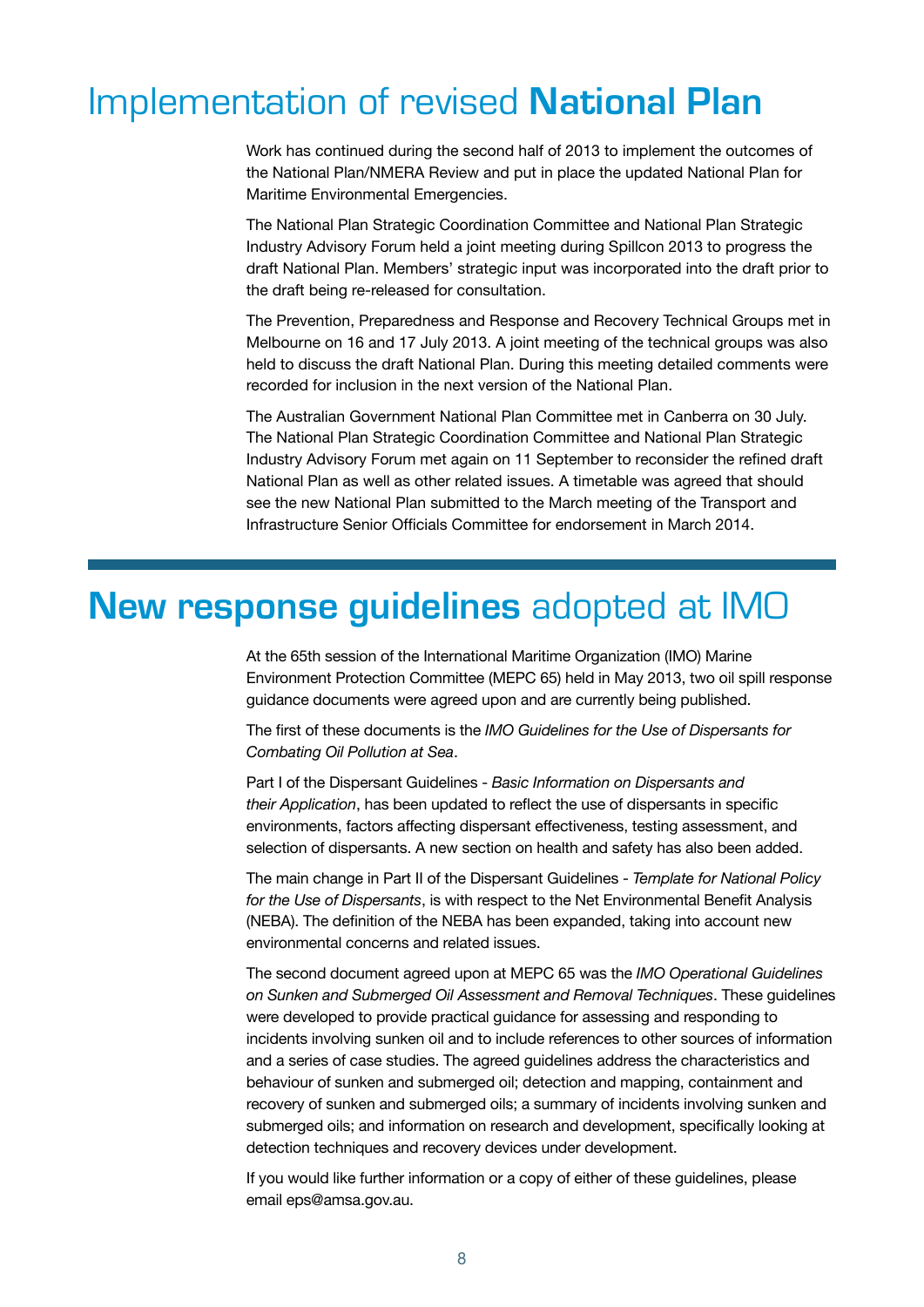

# AMSA coordinates salvage response for fishing trawler

Early on the morning of 6 June 2013, an 18-metre fishing vessel, the Joseph M grounded on the reef at Lady Elliott Island on the Great Barrier Reef. Although the jurisdiction for management of this incident lay with the Great Barrier Reef Marine Park Authority (salvage) and Maritime Safety Queensland (pollution response), AMSA's assistance in managing this incident was requested by both authorities.

A pollution response team consisting of AMSA and Maritime Safety Queensland personnel was deployed to the island on 8 June, as well as the Maritime Emergency Response Commander to assist with the salvage operation. AMSA officially took control of the salvage component of the incident on the afternoon of 8 June, following a request from the Great Barrier Reef Marine Park Authority. The AMSA Salvage and Intervention Manager deployed to the island on the afternoon of 12 June in order to oversee the re-float, which was successfully completed that evening. No pollution was reported.

**AMSA Marine Environment Division welcomes**

### **Drew Coulter**

Drew joined the Salvage and Intervention team within the Marine Environment Division (MED) as Senior Operations Officer in August 2013. Prior to joining AMSA's MED, Drew held the position of AMSA's Procurement Manager, for the past three years. Drew brings with him over a dozen years' government procurement and contractual management experience and expertise. Drew also has 10 years' experience in various volunteer rural fire services including ground operations, incident management and air operations.



Drew's role will primarily be in the management of the Level 1, 2 & 3 Emergency Towage Capabilities, including the seamless integration of training, OH&S and audit programs.

#### **Greg Lee**

Greg joined the Marine Environment Pollution Response team in August 2013 on a two-year contract, after a short stint with Salvage and Intervention. Greg will be responsible for providing assistance in the management of all response assets, including audits and contract management.

Prior to joining AMSA, Greg worked with Immigration on the Offshore Detention Centre Project in Papua New Guinea/ Nauru, and as a Project Manager in the private sector.



Greg's background is in engineering and maintenance, which included a period as General Manager of Veolia Environment's operations at Sydney Airport and associated sites.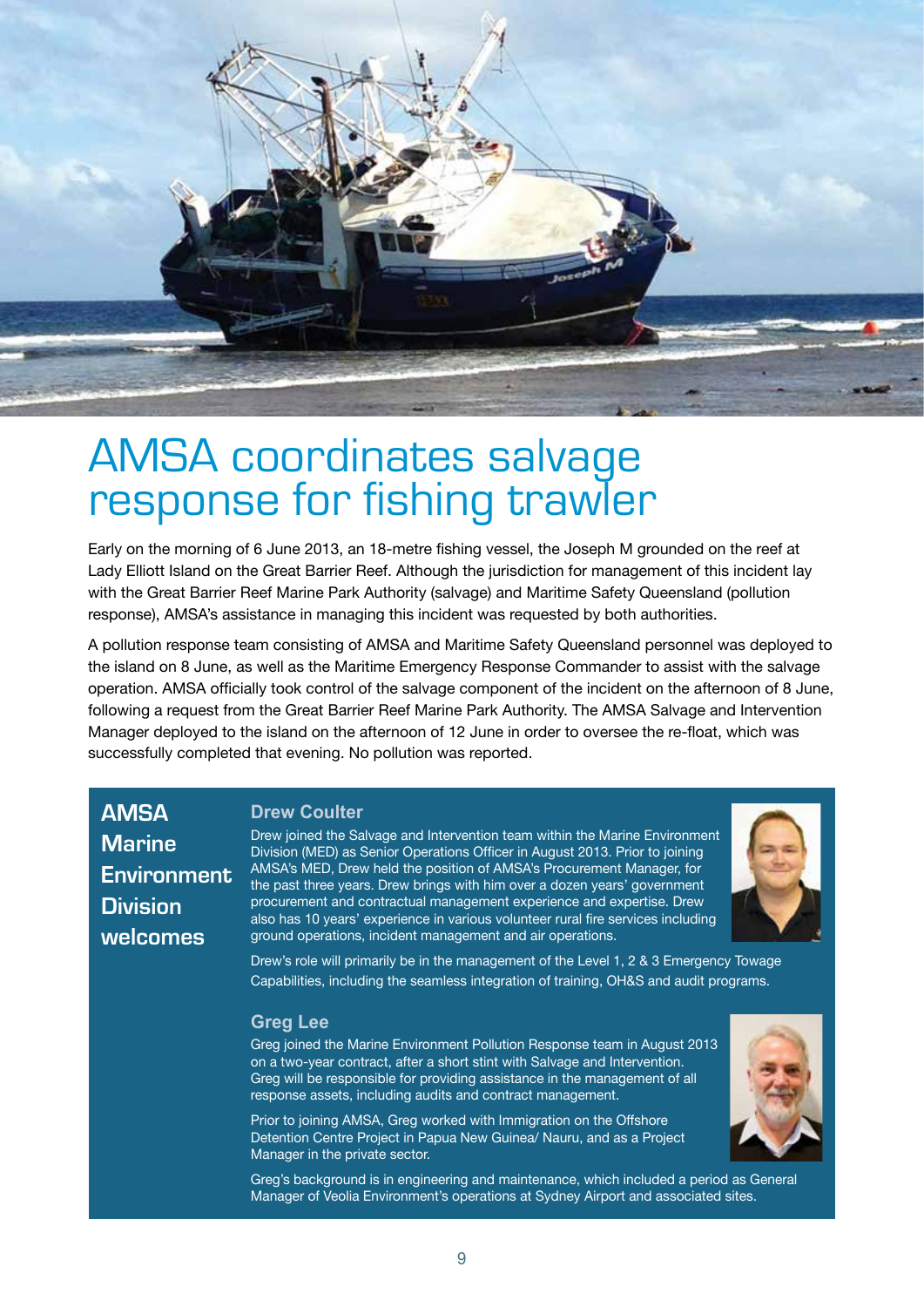### Tough job – someone's gotta do it…



AMSA's National Plan Equipment Officer, Scott Willson and family have recently taken up residence in Apia, Samoa, while Scott is on a two-year secondment with the South Pacific Regional Environmental Programme (SPREP) in the Waste Management and Pollution Control Division.

The secondment is funded under the AusAID Asia/Pacific Public Sector Linkages Program and aims to increase regional capacity to manage and prevent the environmental consequences of marine pollution, oil spills and the trans-boundary movement of hazardous wastes.



Scott will be responsible for:

- revision of the Pacific Ocean Pollution Prevention Program Strategy and Pacific Islands Regional Marine Spill Contingency Plan
- marine pollution response training
- marine pollution detection and enforcement training
- Waigani/Basel convention training, which both deal with the movement of hazardous and radioactive wastes
- regional invasive species risk assessment (including ballast water and biofouling measures)
- regional oils spill trajectory modelling
- regional WWII wreck risk assessment
- regional marine litter risk assessment
- port reception facilities upgrade.

A key objective for the secondment will be the establishment of a trained regional marine pollution response team to ensure the long-term sustainability of marine pollution management in the region.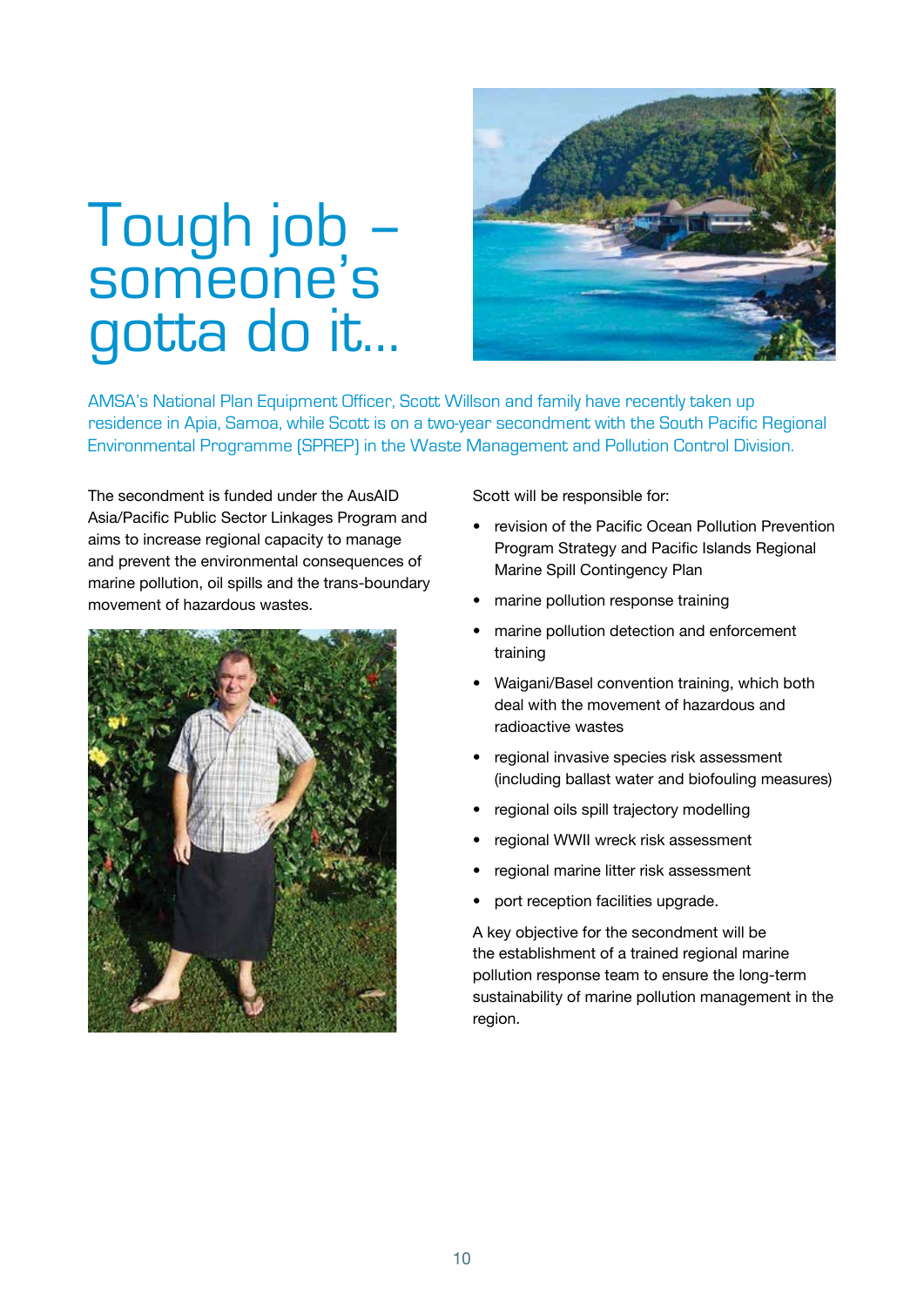### **National Plan training calendar**

### 2014

| March 17 - 21     | <b>IMT</b>                 |
|-------------------|----------------------------|
| April 7 – 11      | Logistics                  |
| May $19 - 23$     | <b>IMT</b>                 |
| June 16 - 20      | Operations                 |
| July $21 - 25$    | <b>IMT</b>                 |
| August 18 – 22    | Planning                   |
| September 22 – 26 | <b>IMT</b>                 |
| October $20 - 24$ | <b>Incident Controller</b> |

For further information on national plan training:

www.amsa.gov.au/environment/maritime-environmental-emergencies/national-plan-training/